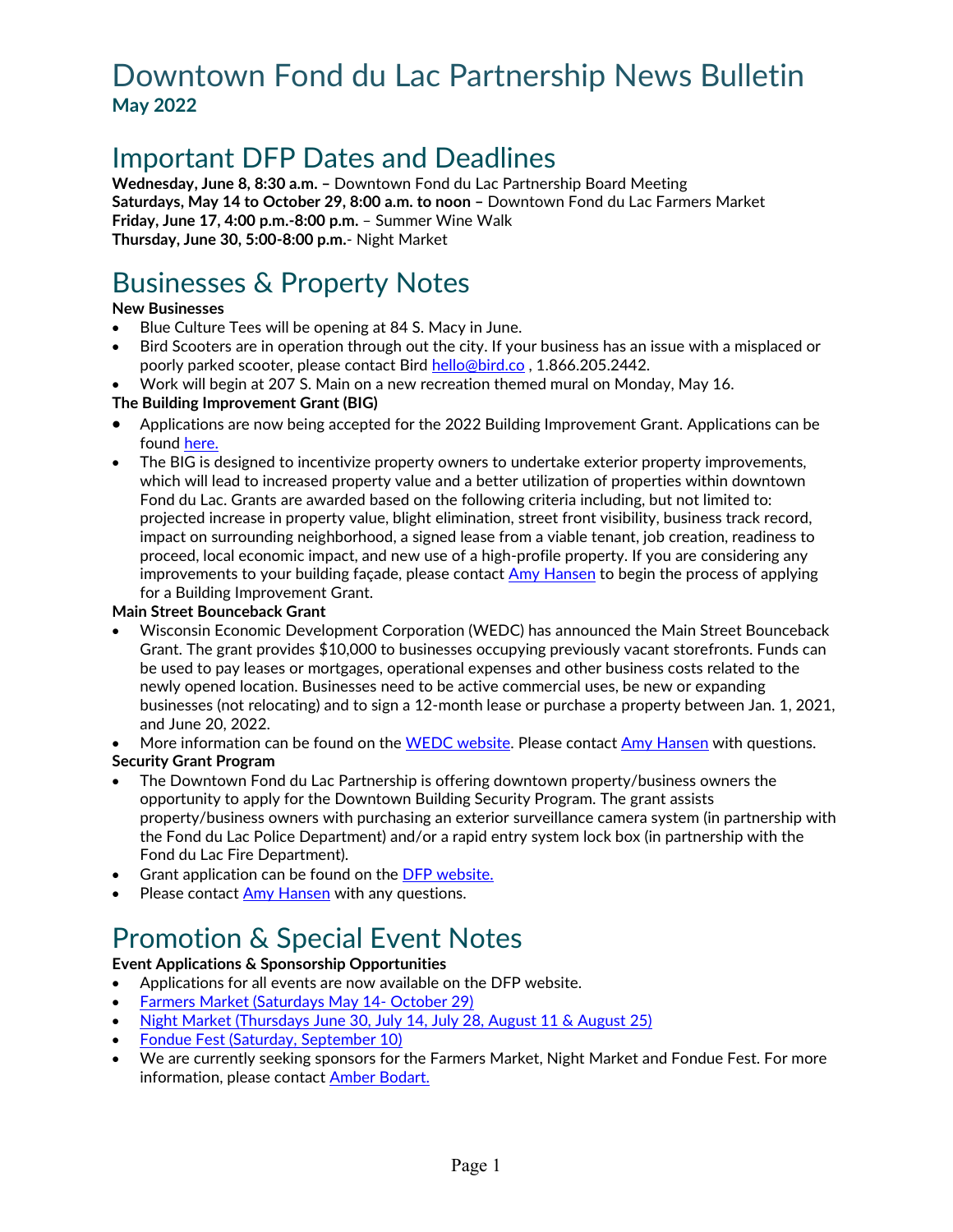### Downtown Fond du Lac Partnership News Bulletin **May 2022**

#### **Downtown Fond du Lac Farmers Market**

- The Downtown Fond du Lac Farmers Market will begin on Saturday, May 14 and run through Saturday, October 29.
- Main Street will be closed from 6 a.m. until 1 p.m. weekly between Forest Avenue to Western Avenue. There is no overnight parking on Main Street from May through October.
- Vendor applications are available at the DFP office and [website.](https://downtownfdl.com/farmers-market-vendors/)

#### **Summer Wine Walk**

- Sponsored by National Exchange Bank & Trust, the  $7<sup>th</sup>$  Annual Summer Wine Walk will take place on Friday, June 17 from 4:00 p.m. – 8:00 p.m.
- There are currently 18 businesses participating.
- Tickets are on sale now at [www.downtownfdl.com](http://www.downtownfdl.com/)

#### **Night Market**

- The Night Market will begin on Thursday, June 30, from 5:00-8:00 p.m. Night Markets will take place on July 14, July 28, August 11 & August 25. Main Street will be closed between Division Street to Forest Avenue, including Sheboygan Street to Portland Street from 3:00-9:00 p.m.
- The mission of the Downtown Fond du Lac Night Market is to draw positive attention to the downtown business district while fostering community collaborations through art, music and experiences.
- Attendees can expect to see fresh produce, prepared foods, local artists, and live music all while enjoying a cold beverage. Kids can enjoy playing with the outdoor games that will be available at each event. Enjoy the Night Market before you stroll down to Thelma Sadoff Center for the Arts 11 Thursdays of Summer Concert Series.

#### **YPF Amazing Race**

- The Young Professionals of Fond du Lac are organizing The Amazing Race for Thursday, July 7. Just like the television show, teams sign up to compete in challenges at downtown businesses.
- If your business is interested in in being a stop in The YPF Amazing Race, please contact Craig Much at [craigm@horiconbank.com.](mailto:craigm@horiconbank.com)

#### **Downtown Gift Certificates**

• Downtown Fond du Lac Gift Certificates are accepted at 70 downtown businesses. Gift certificates are sold at the DFP office or [online](https://downtownfdl.com/doing-business/gift-certificates/) in denominations of \$10, \$25 or \$50.

### Organization Notes

- The 30<sup>th</sup> Annual Wisconsin Main Street Awards will be held at Hotel Retlaw on Friday, April 22. The annual event is to recognize and learn from other downtown revitalization groups from around the state.
- Awards for downtown Fond du Lac include:
	- o Best New Business The Cellar District
	- o Best Façade Rehab Under \$20k 20 N. Main Street, Jesse and Sara Houle
	- o Best Retail Event Fondue Fest
	- o Best Cooperative Business Marketing Campaign Market Bucks
	- o Best Public Improvement Project Honorable Mention Mural Project
	- o Volunteer of the Year Kirsten Quam<br>o 15 years of service as a Main Street Di
	- 15 years of service as a Main Street Director Amy Hansen
- The DFP is currently seeking summer interns to assist with special events and graphic design.
- The next DFP Board of Directors meeting will be held on Wednesday, May 11, at 8:30 a.m. at Fox Valley Savings Bank. This meeting is open to the public.